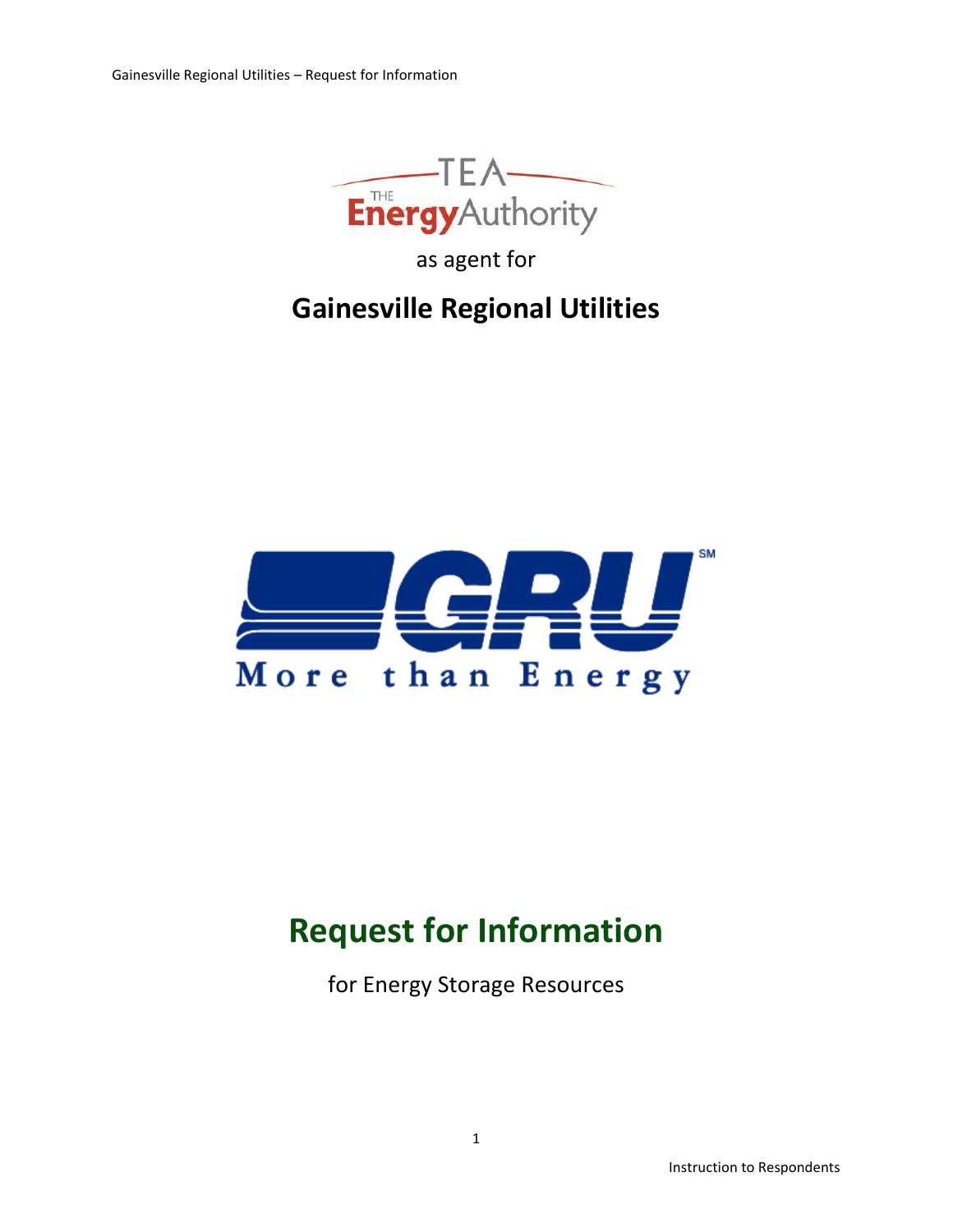# **Table of Contents**

#### **Proposal Forms**

Attachment A - Project Form (spreadsheet)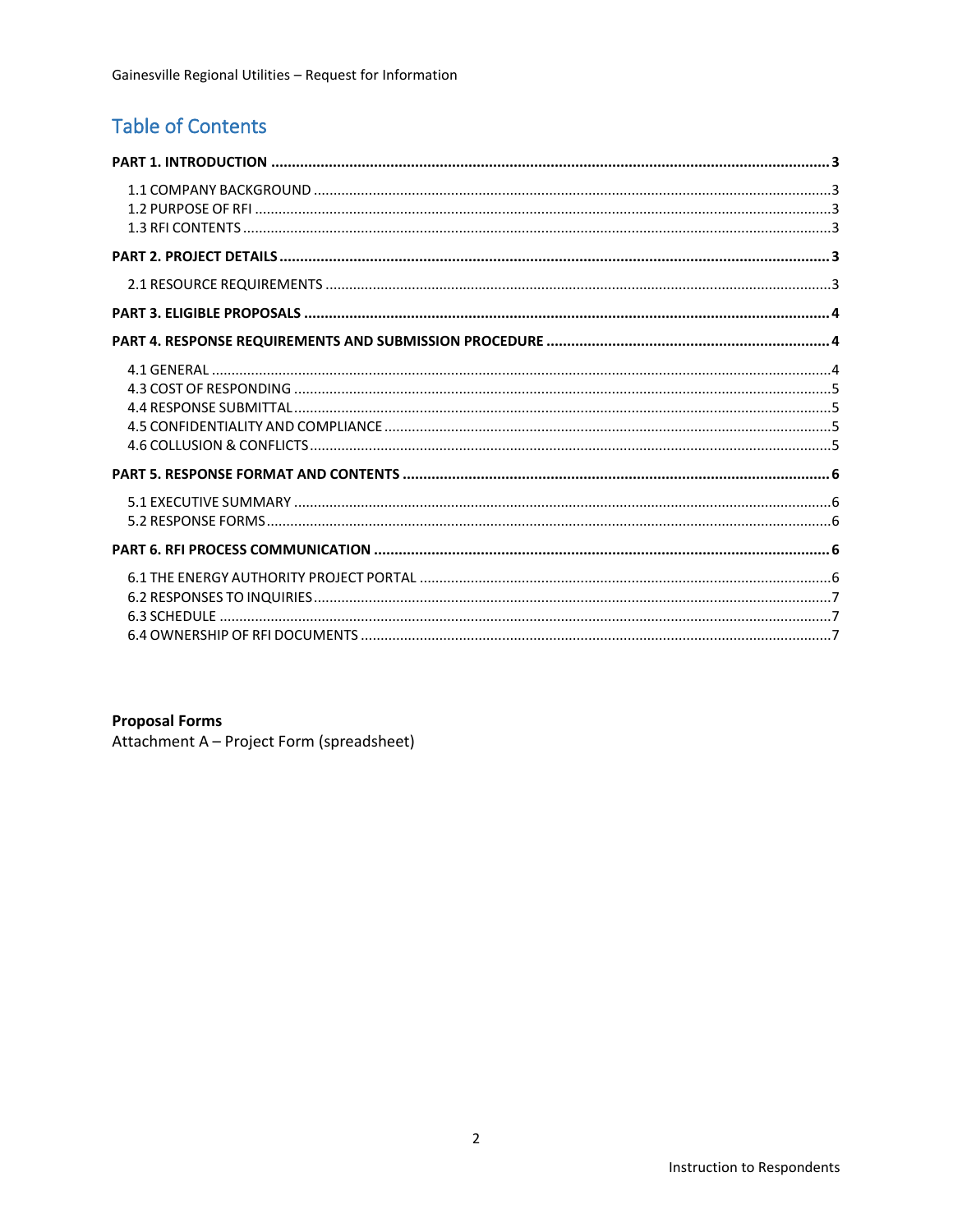# <span id="page-2-1"></span><span id="page-2-0"></span>PART 1. INTRODUCTION

#### 1.1 COMPANY BACKGROUND

Gainesville Regional Utilities (GRU) is a municipally owned Florida utility that is committed to investing in solutions to solve some of the most significant challenges facing public power providers. GRU is interested in exploring long-duration energy storage options to shave its system peaks, beginning hour ending 14 through hour ending 22. The discharge duration for the energy storage facility should be at least 8 hours.

While GRU is historically a summer peaking utility, it is trending towards becoming a dual season peaking utility. Load is forecast to increase both with population growth as well as greater electricity consumption due to electrification. The energy storage system will be used to reduce those peaks to fulfill its mission of providing reliable and affordably priced electricity.

<span id="page-2-2"></span>Owned by the City of Gainesville, GRU provides electric, natural gas, water, wastewater, and communication utility services.

#### 1.2 PURPOSE OF RFI

The information gathered from this RFI will be used by the client to evaluate the technical and economic viability of energy storage resource alternatives. GRU requests current market pricing for long-duration energy storage. GRU is technology agnostic and will consider all energy storage options.

<span id="page-2-3"></span>GRU is only seeking indicative information and this RFI will not result in a binding agreement between GRU and respondents at the conclusion of this RFI.

#### 1.3 RFI CONTENTS

As a trusted Public Power affiliate, The Energy Authority (TEA) acts as facilitator of this Request for Information (RFI).

This RFI includes a description of the request, an outline of the process, relevant dates, contact information, and submission requests. All submissions should be sent to GRUBatteryRFI@teainc.org.

<span id="page-2-4"></span>Instructions to respondents of this RFI (Respondent) are provided herein, in preparation for submission.

### <span id="page-2-5"></span>PART 2. PROJECT DETAILS

#### 2.1 RESOURCE REQUIREMENTS

GRU seeks indicative pricing for the project systems. GRU will provide the necessary land for siting and will also bear the financial responsibility for interconnecting the energy storage system to GRU's network.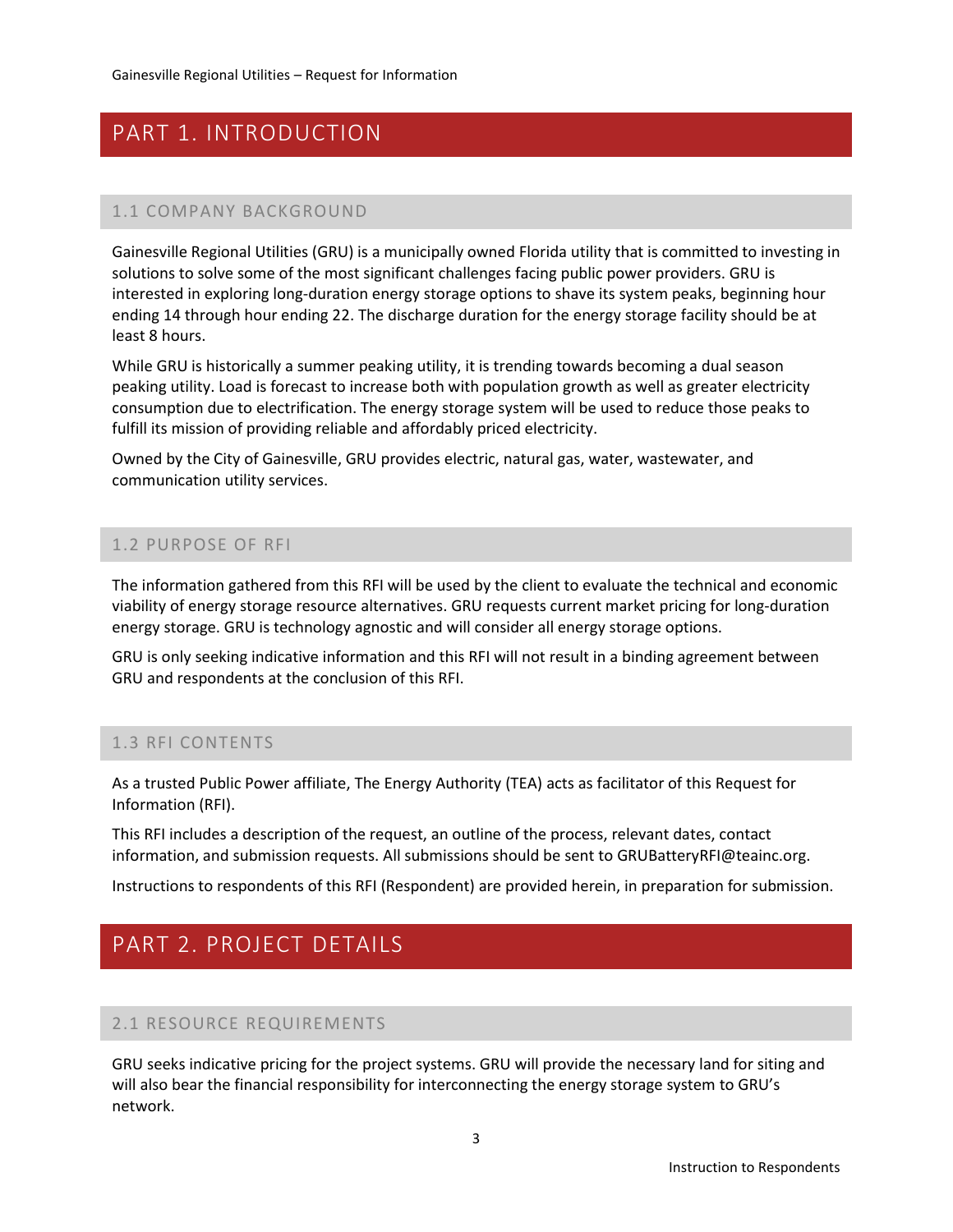Gainesville Regional Utilities – Request for Information

While long-duration batteries are of particular interest, GRU is open to other forms of energy storage. Geologic and geographic constraints preclude pumped storage and underground compressed air energy storage as viable choices. All other forms of energy storage will be reviewed.

The 2022 Infrastructure Investment and Jobs Act (IIJA) made funds available for use in developing and operating certain battery storage projects. GRU is pursuing a facility that will meet the application criteria for these grants and intends to apply for funding from the Department of Energy to partially finance this project. Novel projects that will improve the GRU's candidacy for grant funding are preferred.

GRU is seeking proposals for the following project:

| <b>Detail Requirements</b>    | 2022 Energy Storage RFI                                                                                  |  |
|-------------------------------|----------------------------------------------------------------------------------------------------------|--|
| MW/MWh                        | From 2MW/16MWh to 10MW/80MWh,<br>no less than 8 hours duration                                           |  |
| Resource type                 | Energy storage system except pumped<br>hydro and underground compressed air<br>energy storage            |  |
| Delivery/ In-service date     | 2025                                                                                                     |  |
| Delivery location preferences | GRU transmission system (138kV)<br>GRU distribution system (12.47kV)                                     |  |
| Technical standards           | IEEE 1547-2018 ride-through<br>compliant<br>List all other technical<br>$\overline{a}$<br>certifications |  |

# <span id="page-3-0"></span>PART 3. ELIGIBLE PROPOSALS

Information for energy, capacity, and ancillary services pricing are welcome to submit responses for this RFI.

# <span id="page-3-1"></span>PART 4. RESPONSE REQUIREMENTS AND SUBMISSION PROCEDURE

#### <span id="page-3-2"></span>4.1 GENERAL

All responses must use the response template attached to this RFI, which may be amended or supplemented from time to time. GRU and TEA may seek supplemental information via written questions or through an interview, without notifying other respondents.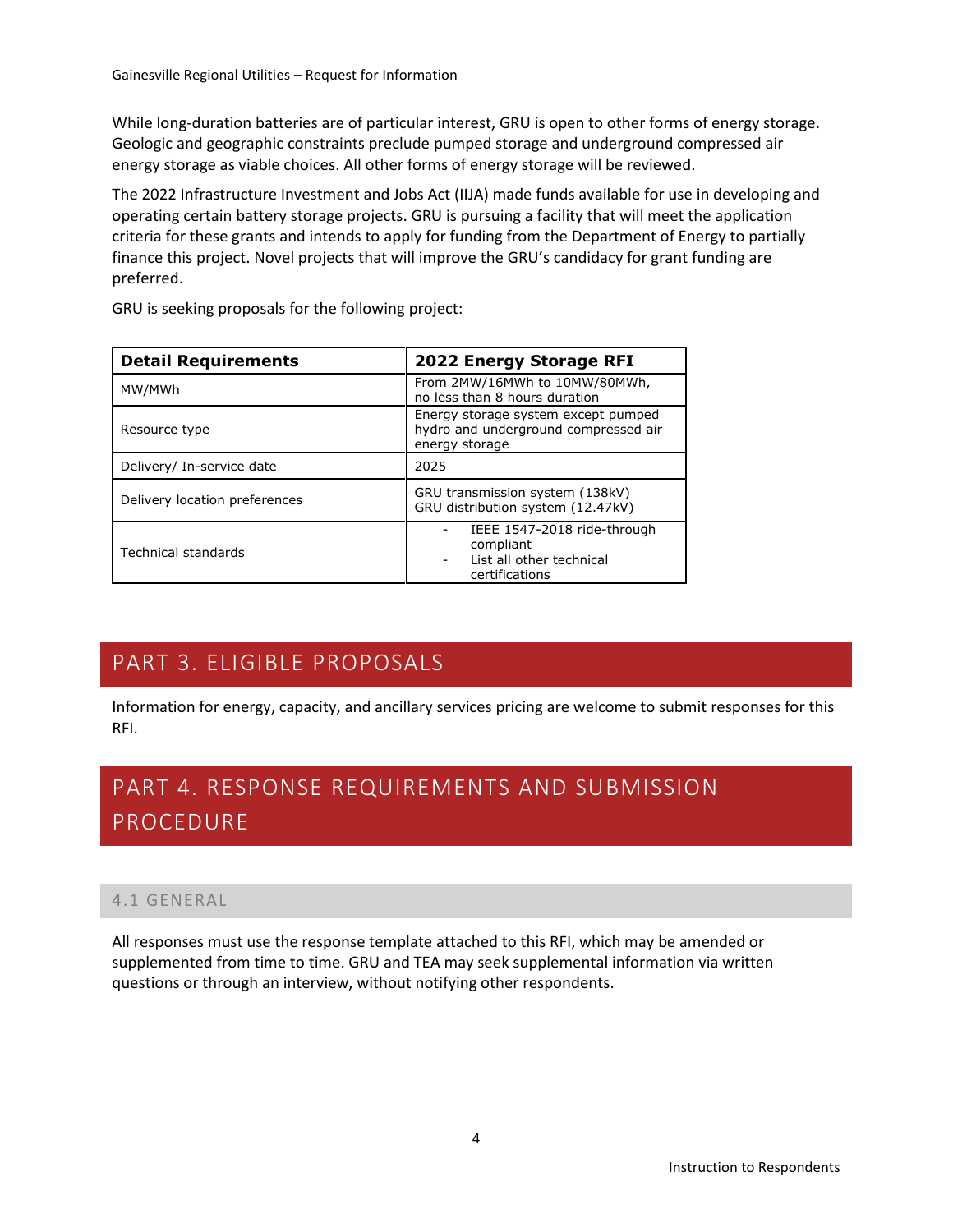#### <span id="page-4-0"></span>4.3 COST OF RESPONDING

<span id="page-4-1"></span>Respondent will bear all costs associated with the preparation and submission of its response. Neither GRU, its affiliates, nor any agent of TEA will be responsible or liable for any costs.

#### 4.4 RESPONSE SUBMITTAL

Respondents must submit responses via email to [GRUBatteryRFI@teainc.org.](mailto:BatteryRFI@teainc.org) Complete responses, including all exhibits and forms, must be received on or before midnight Pacific Prevailing Time (PPT) on the RFI response due date via email. All responses will become the property of GRU and will not be returned to the Respondent.

#### <span id="page-4-2"></span>4.5 CONFIDENTIALITY AND COMPLIANCE

TEA will take reasonable precautions and use commercially reasonable efforts to protect any claimed proprietary and confidential information contained in a Proposal, provided that such information is clearly identified by the Respondent as "PROPRIETARY AND CONFIDENTIAL MATERIAL." Notwithstanding the foregoing, TEA in its sole discretion may release such information: (1) to any external contractors for the purpose of reviewing responses, but such contractors will be required to observe the same care with respect to disclosure as TEA; (2) to others who have a need for such information for purposes of evaluating the RFI and the responses or the RFI process, including but not limited to TEA directors, management, employees, agents, or contrators, and other parties, their consultants and/or agents; or (3) if TEA is requested or compelled to disclose such information (or portions thereof) (i) pursuant to subpoena or other court or administrative process, (ii) at the express direction of any agency with jurisdiction over TEA, or (iii) as otherwise required by law, including state open records laws. If TEA determines that the release of such information will be made under one of the circumstances set out in subsection (3) above, TEA will provide Respondent with written notice; provided, however, TEA shall have no duty or obligation to the Respondent to withhold such information or take legal steps to protect the information from disclosure. Under no circumstances will TEA or any of their directors, management, employees, agents, or contractors be liable for any damages resulting from the disclosure of the Respondent's claimed proprietary and confidential information during or after the RFI process. By submitting a response to this RFI, the Respondent acknowledges and agrees to the requirements in this provision concerning confidentiality.

#### <span id="page-4-3"></span>4.6 COLLUSION & CONFLICTS

By submitting a Proposal in response to this RFI, Respondents certify that they have not divulged, discussed, or compared its response with other Respondents and have not colluded whatsoever with any other Respondent or parties with respect to its response or other responses.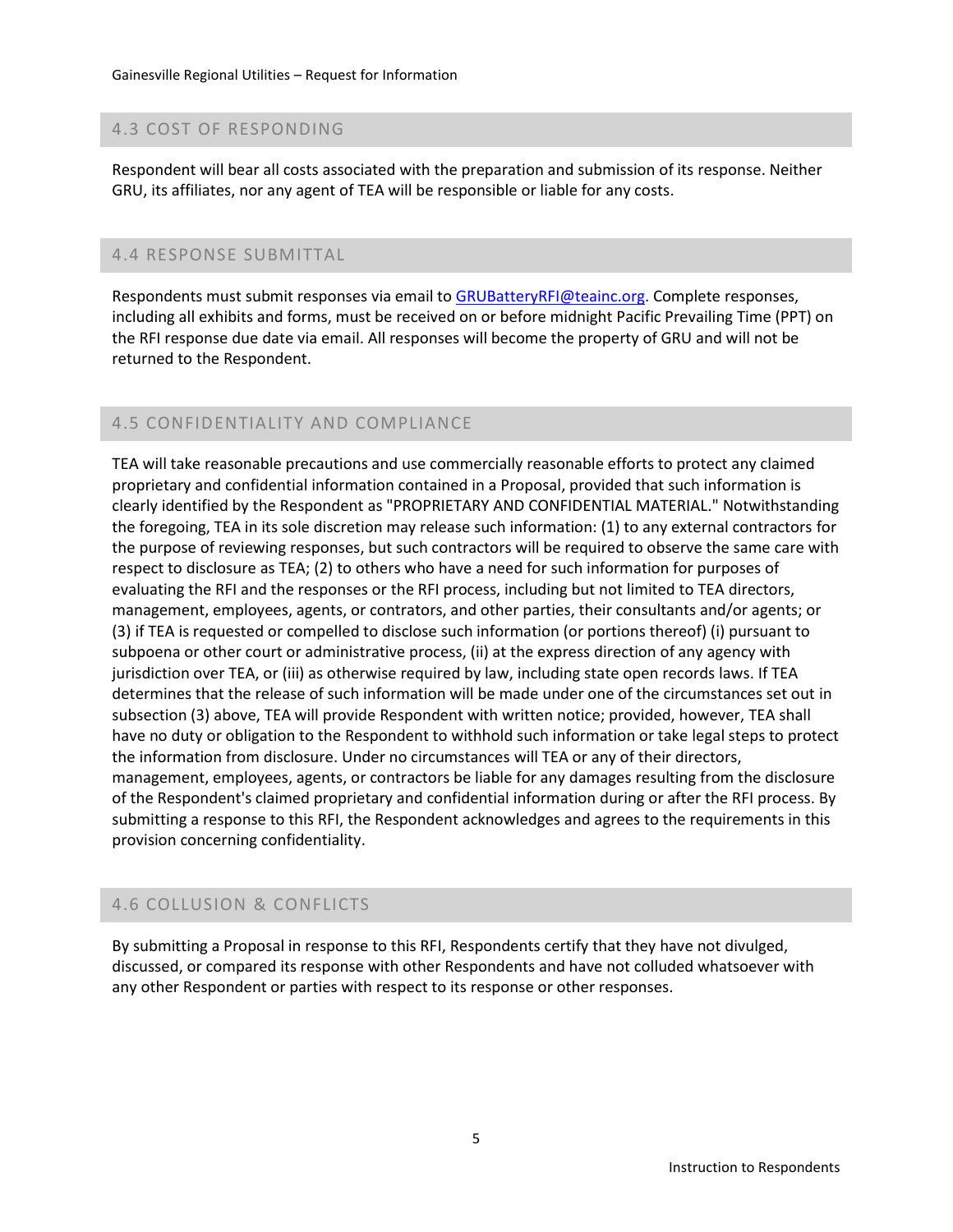# <span id="page-5-0"></span>PART 5. RESPONSE FORMAT AND CONTENTS

This section outlines the content and format requirements for all Proposals submitted in response to this RFI.

A complete Proposal will include the following components:

- **Executive Summary**
- <span id="page-5-1"></span>• Attachment A, complete

#### 5.1 EXECUTIVE SUMMARY

The Executive Summary should briefly describe the Respondent, the Project(s) or resource(s) that are part of the Proposal, the capacity amount, timing and term of the Proposal, and key highlights of the pricing and terms of the Proposal.

The client also requests the following to be address:

- Describe battery management system and software
- Describe cybersecurity protections
- Describe the warranty offerings and augmentation schedule, if applicable
- Describe UL and/or other certifications
- Describe why this project would be an attractive candidate for DOE grant funding
- Provide customer testimonials/references about installed asset performance

#### <span id="page-5-2"></span>5.2 RESPONSE FORMS

Attachment A is to be completed, in its native Excel format. To the extent the full completion of any form requires additional information or clarification, please provide that information as an attachment to the form. Please complete and submit a separate Response Form (Attachment A) for each project.

### <span id="page-5-4"></span><span id="page-5-3"></span>PART 6. RFI PROCESS COMMUNICATION

#### 6.1 THE ENERGY AUTHORITY PROJECT PORTAL

All inquiries and other communications relating in any manner to this RFI will be hosted on the TEA Project Portal for the "GRU Battery RFI". The site is administered by TEA in their role as acting facilitator for GRU.